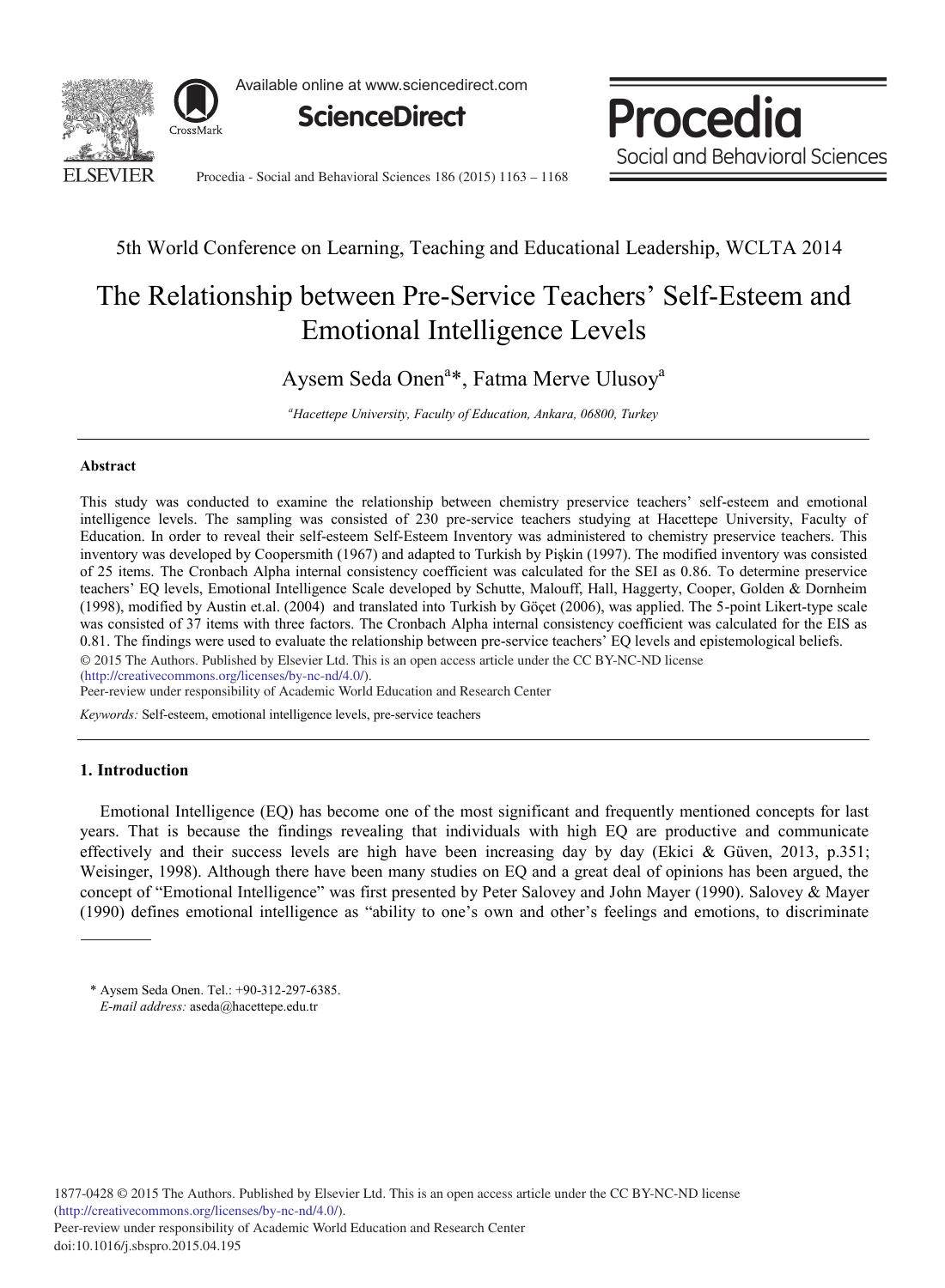among them and to use this information to guide one's thinking and actions. One's emotional intelligence level is not determined genetically and also it does not develop only in childhood. Unlike genetically stabile IQ, the possibility to learn EQ is considerably high (Acar, 2001; Goleman, 1998). If educational environments are arranged taking into account the fact that intelligence is a developable construct with a great variety of dimensions, contributions to learning of the students can be provided. Its having a developable construct leads EQ to have a special importance in education (Gürşimşek, Vural & Demirsöz, 2008). The concept of EQ in education has affected the educational understanding which aims to develop students as a whole in order to increase both academic factors and academic success (Rietti, 2008). An individual with developed EQ can form the belief of "doing something and lead a high qualified life by using his ability to control the feelings and so decreasing emotions like anxiety and apprehension. Because EQ has a significant role in determining behaviors, this concept must be involved in the school where one's behaviors are shaped (Dutoğlu & Tuncel, 2008).

One of the most significant construct to have a great impact on one's behaviors is self-conception. Self – conception was defined by Tesser (2002) as "the whole of beliefs, values, temper, abilities and aims which all differentiate individuals." Freud defines self conception as a part of human which acts according to reality principle balancing intrinsic motivators and the world and thinks wisely and evaluate according to reality (Bacanlı, 2002). Ego can be defined as one's self awareness and self perception (Karagözoğlu, 1997). Self-esteem has been defined as one's positive or negative attitude toward him. According to Rosenberg (1965) self-esteem is formed as a consequence of one's self evaluation. The judgment which one reaches as a result of self evaluation becomes determiner of the self-esteem level. Self-esteem is about ego which is revealed by person. Self-esteem reflects the personal and total emotions of self-worth, self-reliance and selfacceptance. At the same time, it is an important indication of all of out social interactions and people are motivated to keep their self-esteem at a high level and to preserve it. Self-esteem is the evaluation of the knowledge contained in the self-concept. In the self-esteem, people believe that they are talented, successful, valuable and important. Self-esteem focuses on person's need to assess himself/herself. Positive self-esteem is defined as person's wholly accepting himself/herself, esteeming and relying on himself/herself as an individual (Karataş, 2012). It is very essential for prospective teachers to have self-esteem in terms of the place of self-esteem in human behaviors and also people's with high self-esteem have being social, successful, self confident and creative in order to self and professional awareness (Gülşen – Oracıoğlu, 2009). The relationship between pre-service teachers' EQ level and self-esteem is a factor that must be studied. In literature, although there are a great amount of studies, there is no study to reveal the relationship of teachers' self-esteem and EQ level. Starting from this point, in this study, the relationship between pre-service chemistry teachers' EQ level and self-esteem is intended to reveal.

# **2. Method**

# *2.1.Sample*

Sample of the study is composed of 230 pre-service teachers studying at Hacettepe University, Turkey in 2012- 2013 education season.

#### *2.2. Data Collection Tools*

The scales used to collect data are listed below:

#### *2.2.1. Emotional intelligence scale (EIS)*

In order to determine pre-service teachers' EQ levels, Emotional Intelligence Scale developed by Schutte, Malouff, Hall, Haggerty, Cooper, Golden & Dornheim (1998), modified by Austin et.al. (2004) and translated into Turkish by Gocet (2006), was applied. The 5-point Likert-type scale consisted of 37 statements with three factors. The Optimism-Organizing Spiritual State subdimension of the scale consisted of 17 statements, while benefiting from Emotions subdimension had 6 and Expression of Emotions subdimension had 14 statements. The Cronbach Alpha internal consistency coefficient was calculated for the scale as 0.81, while it was found to be 0.77 for the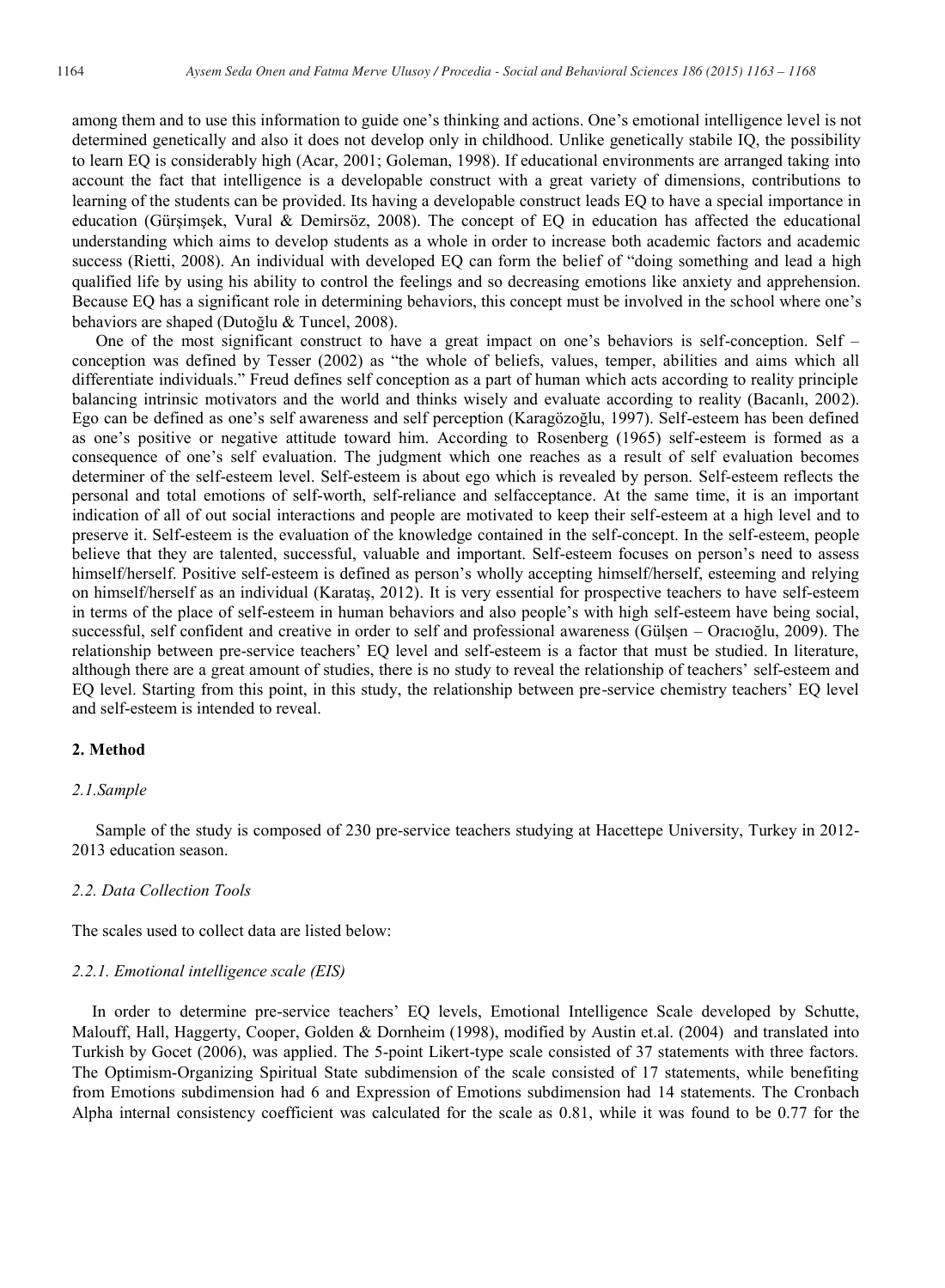Optimism-organizing Spiritual State subdimension, 0.73 for Benefiting for Emotions subdimension and 0.54 for Expression of Emotions subdimension.

#### *2.2.2 Coopersmith self-esteem inventory (CSEI)*

In order to determine students' self-esteem points, Coopersmith Self-esteem inventory which was invented by Coopersmith (1986) and adapted to Turkish by Pişkin (1997) and applied validity – reliability studies was applied. Inventory consists of 25 items. As a result of the analysis, points can be divided into three groups as low, average and high. Those which are below or above these point borders are determined and the results are evaluated accordingly. People who were applied this scale could answer the statements as "appropriate for me" - "Not appropriate for me" or "Yes – No". Those who respond as "No" to a negative statement and those who respond as "Yes" to a positive statement gained 1 point and all points, after addition, were multiplied by 4 to evaluate out of 100. So, the acquired result revealed the person's self-esteem level. In order to determine a person's self-esteem level as low, average or high, his/her group's mean was retained and the situation of her/his point according to mean is determined. Low points mean the lowness of the self-esteem and high points mean highness of the self-esteem. Reliability coefficient provided as a result of inventory's  $K - 20$  was calculated as 0.76, internal consistency coefficient was calculated as 0.81.

#### **3. Findings**

#### *3.1. Findings on pre-service teachers' self esteem*

In order to determine the self-esteem level of the pre-service teachers, a descriptive statistical analysis was applied. According to group's self-esteem point mean, pre – service teachers' self-esteem levels were determined. Self-esteem point mean of the group was calculated as 82. Obtained points were analyzed in three group; low, average, high. Accordingly, those who got points between 0 and 50 have low self-esteem; those who got points between 50 and 82 have average self-esteem; those who got points between 82 and 100 have high self-esteem. The descriptive statistical results of the pre-service teachers obtained from the inventory are shown in the Table 1.

Table 1. Descriptive statistical results of self-esteem inventory

|             |     | _<br>$\Lambda$ |       | mın | max |
|-------------|-----|----------------|-------|-----|-----|
| Self-esteem | 230 | 62.20          | 12.62 | 68  | 96  |

According to Table 1, the lowest point is 68; the highest one is 96. So, it can be advocated that pre-service teachers who formed the sampling for this inventory have average and high self-esteem. In Table 2 frequency and percentages of the pre-service teachers self-esteem levels are given:

| Table 2. Frequency and percentage of self-esteem levels. |     |               |  |
|----------------------------------------------------------|-----|---------------|--|
| Self-esteem                                              | N   | $\frac{0}{n}$ |  |
| Average                                                  | 123 | 53.5          |  |
| High                                                     | 107 | 46.5          |  |

When analyzing table 2, it is obvious that 53.5 % of the pre-service teachers have average level self-esteem and 46.5 % of them have high level self-esteem.

*3.2. Analyzing on the pre-service teachers' emotional intelligence according to their self-esteem levels*

In order to determine if there is a meaningful difference between pre-service teachers with high-level and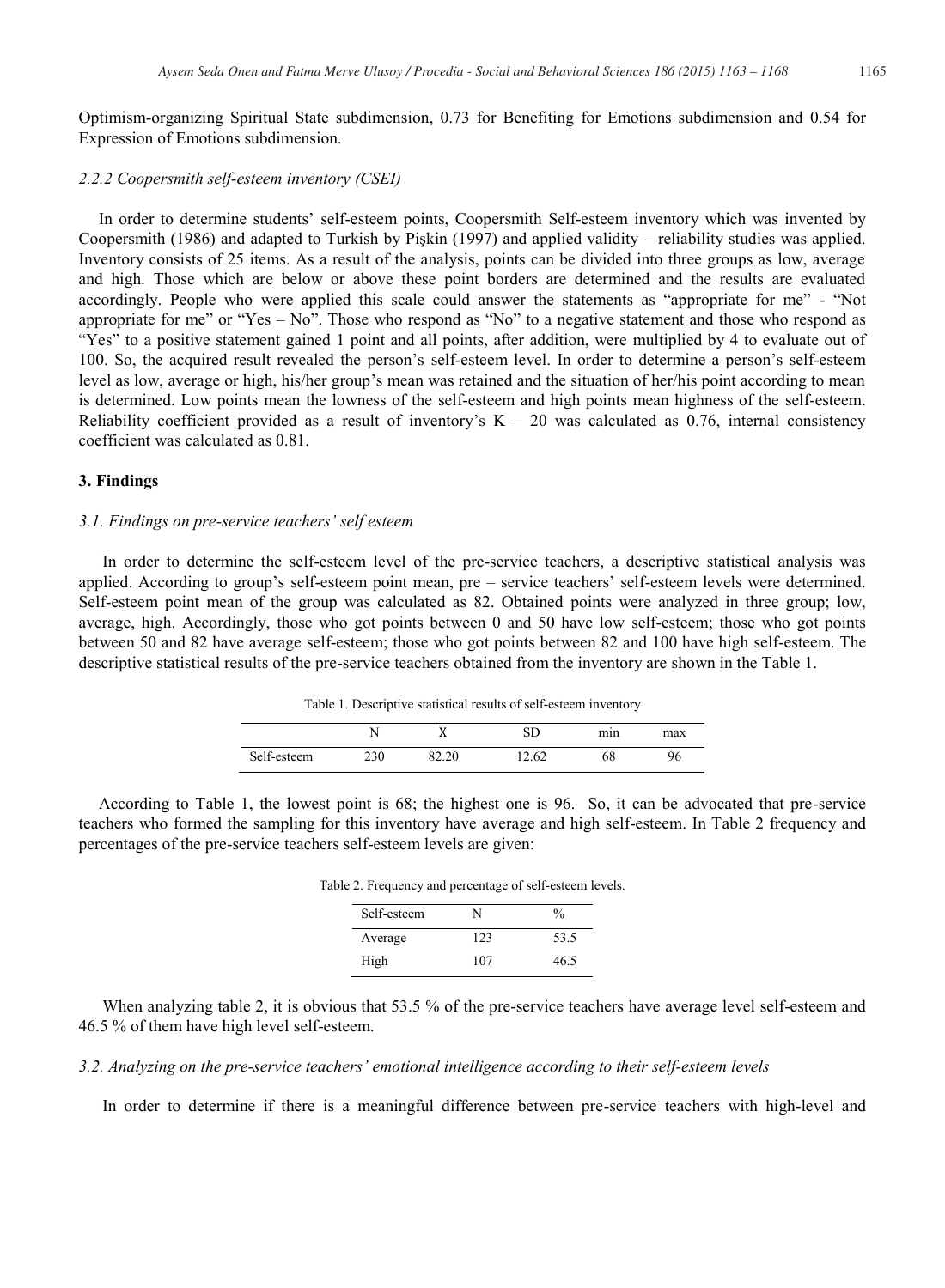average-level self-esteem and emotional intelligence mean, independent sampling t-test was applied and results is given in the Table 3.

| Table 3. Results of t-test on pre-service teachers' emotional intelligences' self-esteem |  |  |  |
|------------------------------------------------------------------------------------------|--|--|--|
|------------------------------------------------------------------------------------------|--|--|--|

| Self-esteem | N   |        | <b>SD</b> | df  |         |       |
|-------------|-----|--------|-----------|-----|---------|-------|
| Average     | 123 | 118.05 | 8.69      | 228 | $-0.09$ | 0.928 |
| High        | 107 | 118.15 | 8.26      |     |         |       |

When the Table 3 is analyzed, it is seen that mean of emotional intelligence point of pre-service teachers with average level self-esteem is  $\overline{X}=118.05$ ; mean of emotional intelligence point of pre-service teachers with high level self-esteem is  $\overline{X}=118.15$ . There is no statistical difference between means which they obtained from emotional intelligence scale according to pre service teachers' self-esteem levels; t  $(228) = -0.09$ ,  $p > 0.05$ .

# *3.3. Analysis on pre-service teachers' EQ levels*

In order to determine pre-service teachers' EQ levels, the scores of pre-service teachers at the EQ Scale were analyzed. The arithmetical averages and standard deviation values of subdimension scores were displayed on Table 4.

Table 4. Analysis of pre-service teachers' EQ Scale scores

| EQ scale subdimensions   | N   |      | SD   |
|--------------------------|-----|------|------|
| Optimism                 | 230 | 3.97 | 0.47 |
| Benefiting from emotions | 230 | 2.28 | 0.53 |
| Expression of emotions   | 230 | 2.57 | 0.34 |

Table 4 shows that pre-service teachers received higher scores from "optimism" subdimension than other subdimensions, while receiving the lowest from the "benefiting from emotions" subdimension.

# *3.4. Analysis of the relationship between pre-service teachers' self-esteem and emotional intelligence levels*

The research also sought answers to the question on a potential relationship between the Emotional Intelligence Scale and Coopersmith Self-Esteem Inventory**.** Therefore, the numeric values obtained from the data collection tools were summarized on Table 5**.** 

|                        |   | Self-esteem | Emotional intelligence |
|------------------------|---|-------------|------------------------|
| Self-esteem            |   |             | $0.723*$               |
|                        | p |             | 0.000                  |
| Emotional intelligence |   | $0.723*$    |                        |
|                        |   | 0.000       |                        |
| $N = 230$ * $n < 01$   |   |             |                        |

Table 5. Pearson multiplication moment correlation analysis results of the CSEI and EQ scale

Table 5 shows that there was a positive significant relationship between self-esteem and emotional intelligence of pre-service teachers, who participated in the study  $(r = 0.723, p < 0.01)$ . Through self-esteem scale, the relationship between emotional intelligence scale and subdimensions is also analyzed. Results are displayed in Table 6.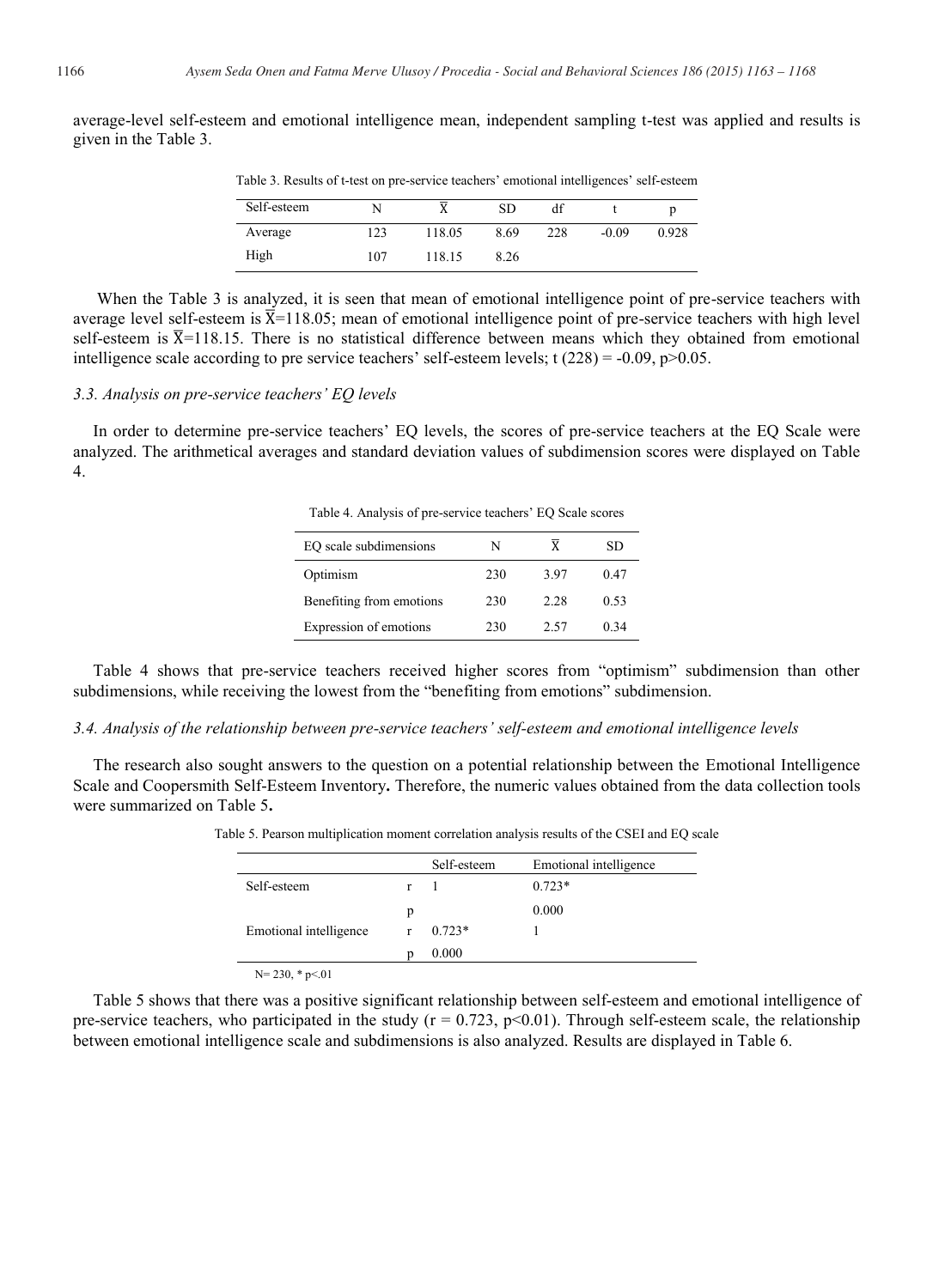|                      |   | Subdimensions of EO Scale |                                |                              |  |
|----------------------|---|---------------------------|--------------------------------|------------------------------|--|
|                      |   | Optimism                  | Benefiting<br>from<br>emotions | Expression<br>of<br>emotions |  |
| Self-esteem          |   | 0.599*                    | 0.377                          | $-0.141*$                    |  |
|                      | p | 0.019                     | 0.818                          | 0.033                        |  |
| $N = 230$ , * p < 05 |   |                           |                                |                              |  |

Table 6. Pearson multiplication moment correlation analysis results of the subdimensions scores of CSEI and EQ scale

Table 6 shows that there is a significant and positive relationship between pre-service teachers'self-esteem and optimism subdimension of EQ levels, while a significant and negative relationship was observed on the expression of emotions subdimension ( $r = 0.599$ ,  $r = -0.141$ ,  $p < 01$ ).

#### **4. Conclusion and Discussion**

In this study, an independent t-test was applied in order to determine there is any impact of self-esteem levels of pre-service teachers to their emotional intelligence levels, and; the relationship between pre-service teachers' selfesteem and EQ was investigated. After determining pre-service teachers' self-esteem levels, according to these levels EQs were investigated. As a result of the analysis, it was identified that pre-service teachers with low selfesteem level had low EQ level and pre-service teachers with high level of self-esteem had high level of EQ. when analyzing self-esteem levels descriptively, it was seen that self-esteem means of the pre-service teachers in the sampling were close to each other. When self-esteem levels were wanted to be identified according to rules given in Coopersmith's Self-esteem Inventory, 53.5 % of the pre-service teachers were at the average level and 46.5 % of them were at the high level. At the end of the t- test, it was observed that there was no meaningful difference between EQ levels of pre-service teachers with different self-esteem levels. Because means of the pre-service teachers with average and high self-esteem are very close to each other, it is an expected result that there is no difference between EQ levels. Also, the relationship between pre-service teachers' self-esteem and EQ scale's subdimensions was analyzed. According to findings obtained, it was identified that there was a positive relationship between self-esteem and EQ scale's optimism subdimension. Means that pre-service teachers got from EQ scale and standard deviances were separately analyzed. Results showed that pre-service teachers got the highest points from the subdimension of optimism. The reason why pre-service teachers got the highest point among all subdimensions may be because they have average and high level of self-esteem. Individuals with high self-esteem seemed to be very confident about getting successful results by choosing hard activities, less sensible to emotional fluctuation, less impressed by depression, open to accept feedbacks of those whom they think are important for them and not to have tendency to blame themselves and feel negative emotions when they realize that others have some superiority on some subjects (Yelsma & Yelsma, 1998). In the light of this, the higher level of self-esteem pre-service teachers has the more optimistic emotional intelligence they have. Self-esteem is an important factor in addition to others while choosing people who will become teacher. The importance of self-esteem in human behaviors and in addition to this, the fact that people with high level self-esteem have creative, sociable, self-confident and successful are really necessary for the pre-service teachers in the consideration of their self and occupational awareness (Gürşen-Otacıoğlu, 2009). Self-esteem starts at the childhood and it continues life long, and it has important effects on development of personality. It is considered that students who will be educated by candidates with high self-esteem and high emotional intelligence will develop their personalities positively.

# **References**

Baymur, F. (1994). Genel psikoloji. İstanbul: İnkılap Kitabevi.

Acar, F.T. (2001). *Duygusal zeka yeteneklerinin göreve ve insana yönelik liderlik davranışları ile ilişkisi.* Doktora Tezi, İstanbul Üniversitesi Sosyal Bilimler Enstitüsü.

Adler, A. (1998). *İnsanı tanıma sanatı* (Çev. K. Şipal). İstanbul: Say Yayınları.

Bacanlı, H. (2002). *Gelişim ve öğrenme* (6. baskı). Ankara:.Nobel Yayınları.